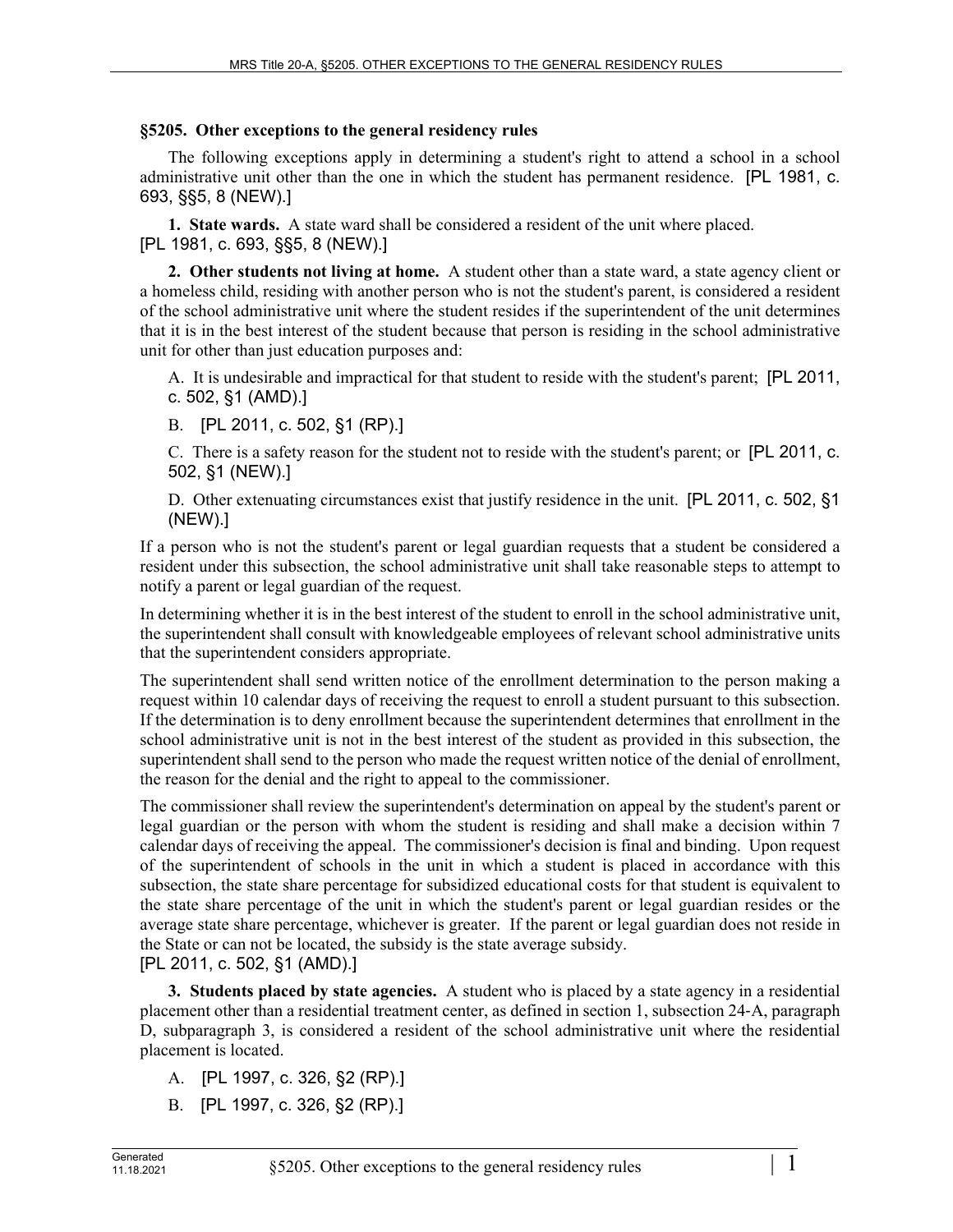### [PL 1997, c. 326, §2 (AMD).]

**3-A. Students placed by the Department of Health and Human Services.** Notwithstanding subsection 3, a student who is placed by the Department of Health and Human Services with an adult who is not the child's parent or legal guardian in accordance with the educational stability provisions of the federal Fostering Connections to Success and Increasing Adoptions Act of 2008, Public Law 110-351, 122 Stat. 3949 is considered a resident of either the school administrative unit where the student resides during the placement or the school administrative unit where the student resided prior to the placement based on the best interest of the student. The Department of Health and Human Services, in consultation with the department and the school administrative units, shall determine which of the 2 units is appropriate and notify that unit in writing of its determination. The school administrative unit that provides public education for the student shall count the student as a resident student for subsidy purposes.

[PL 2009, c. 508, §1 (NEW).]

**4. Students living at light, fog warning or life stations.** A student living at any light, fog warning or lifesaving station shall be considered a resident of the school administrative unit where the student chooses to enroll.

### [PL 1981, c. 693, §§5, 8 (NEW).]

**5. Temporary residents.** A student who temporarily resides in a school administrative unit shall be considered a resident of that school unit if the student is living with a parent who, because of employment, moves from place to place. This subsection may not be construed to abridge that student's rights in the school administrative unit where the student permanently resides.

[PL 1981, c. 693, §§5, 8 (NEW).]

**6. Transfer students.** The following provisions apply to transfers of students from one school administrative unit to another.

A. Two superintendents may approve the transfer of a student from one school administrative unit to another if:

(1) They find that a transfer is in the student's best interest; and

(2) The student's parent approves.

The superintendents shall notify the commissioner of any transfer approved under this paragraph. If either of the superintendents decides not to approve the transfer, that superintendent shall provide to the parent of the student requesting transfer under this paragraph a written description of the basis of that superintendent's determination. [PL 2013, c. 456, §1 (AMD).]

B. On the request of the parent of a student requesting transfer under paragraph A, the commissioner shall review the transfer. The commissioner shall review the superintendents' determinations and communicate with the superintendents and with the parent of the student prior to making a decision. The commissioner may approve or disapprove the transfer and shall provide to the parent of the student and to the superintendents a written decision describing the basis of the commissioner's determination. [PL 2013, c. 456, §2 (AMD).]

C. The superintendents shall annually review any transfer under this subsection. [PL 1981, c. 693, §§5, 8 (NEW).]

D. For purposes of the state school subsidy, a student transferred under this subsection is considered a resident of the school administrative unit to which transferred. Upon request of the superintendent of schools in the unit in which a student is placed in accordance with this subsection, the state share percentage for subsidized educational costs for that student is equivalent to the state share percentage of the unit in which the student's parent or legal guardian resides or the average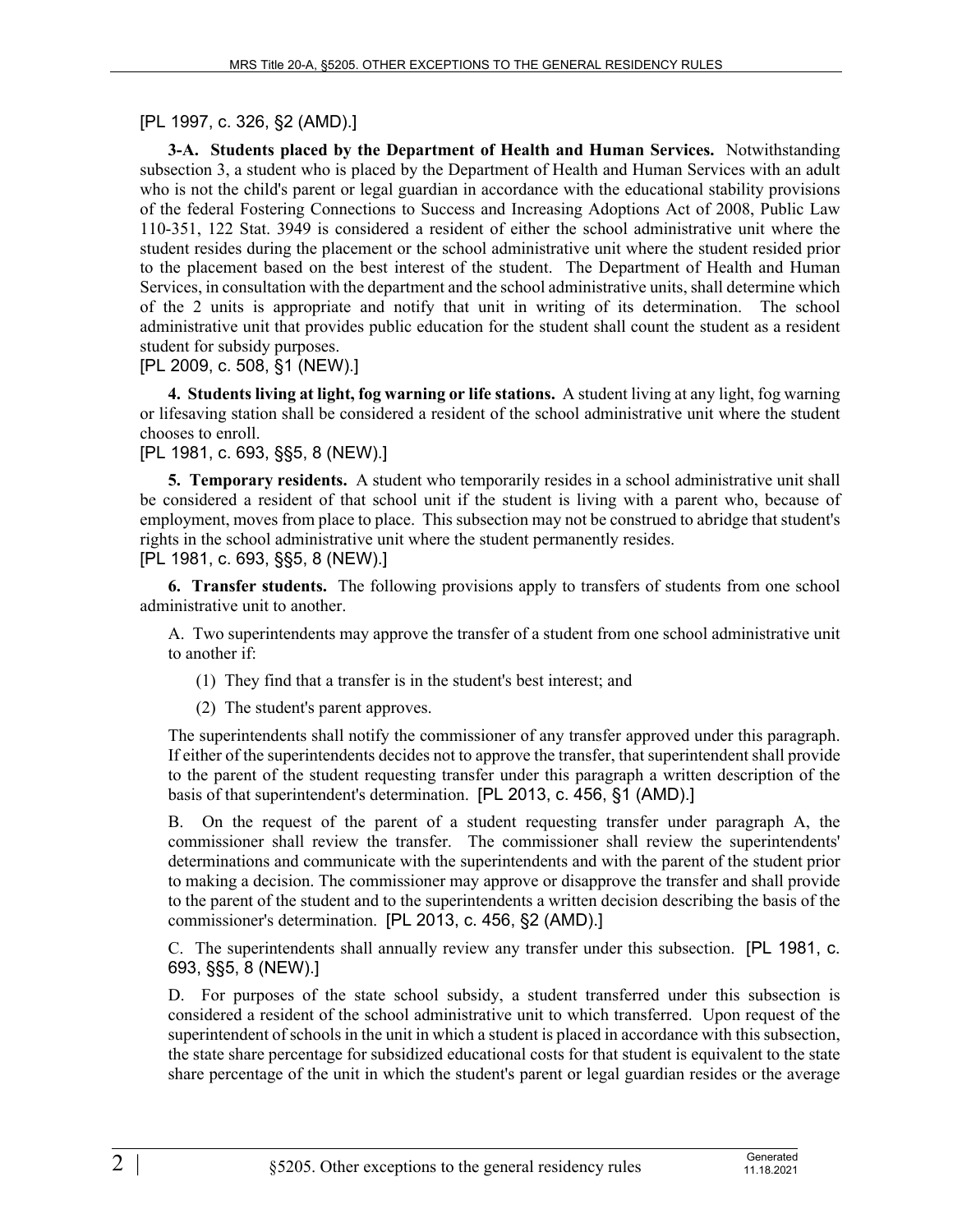state share percentage, whichever is greater. If the parent or legal guardian does not reside in the State or can not be located, the subsidy is the state average subsidy. [PL 1991, c. 365, §2 (AMD).]

E. A school administrative unit may not charge tuition for a transfer approved under this subsection. [PL 1981, c. 693, §§5, 8 (NEW).]

F. If dissatisfied with the commissioner's decision, a parent of a student requesting transfer or either superintendent may, within 10 calendar days of the commissioner's decision, request that the state board review the transfer. The state board shall review the superintendents' determinations and communicate with the commissioner, the superintendents and the parent of the student. The state board may approve or disapprove the transfer. The state board shall make a decision within 45 calendar days of receiving the request and shall provide to the parent of the student, the superintendents and the commissioner a written decision describing the basis of the state board's determination. The state board's decision is final and binding. [PL 2013, c. 456, §3 (AMD).]

G. Notwithstanding paragraph D, if the commissioner or state board approves a transfer under this subsection and the student subject to the transfer is receiving special education services, the state subsidy of special education costs for the transferred student may not be reduced as a result of the transfer. [PL 2015, c. 448, §10 (NEW).]

A transfer under this subsection may not be made to a receiving school administrative unit that does not operate a public school that includes the grade level of the student whose parent requests the transfer, unless the superintendents of both the sending and receiving school administrative units approve the transfer.

[PL 2015, c. 448, §10 (AMD).]

**6-A. Interdistrict enrollment policies.** The school boards of 2 or more school administrative units may adopt mutual policies allowing the transfer of students, with parental approval, among the participating units. The policies must set forth procedures and standards governing the transfers, including but not limited to the school year or years in which the policy applies, application procedures and standards of responsibility for transportation and special education. Each school board adopting a policy under this subsection shall file a copy of the policy with the department prior to the effective date of that policy and shall provide timely notice of the policy to residents of the school administrative unit governed by that school board. For the purposes of chapter 606‑B, a student transferred under this subsection is considered a resident of the school administrative unit to which the student transferred. [PL 2011, c. 651, §1 (NEW).]

**6-B. Education service center enrollment policies.** Members in an education service center, as defined in section 3801, subsection 1, paragraph B, may adopt a mutual policy allowing the transfer of students, with parental approval, among the member school administrative units. The mutual policy must set forth procedures and standards governing the transfers, including but not limited to the school year or years in which the policy applies, application procedures and standards of responsibility for transportation and special education. Each member school board that adopts the mutual policy under this subsection shall post a copy of the mutual policy on the school administrative unit's publicly accessible website and shall provide timely notice of the policy to residents of the school administrative unit governed by that school board. For the purposes of chapter 606‑B, a student transferred under this subsection is considered a resident of the school administrative unit to which the student transferred. [PL 2019, c. 219, §5 (AMD).]

**7. Homeless students.** Pursuant to section 261, the commissioner may adopt rules to ensure that each homeless student has unrestricted access to the free public education afforded by section 2, subsection 1. The rules must implement the requirements and policies of the McKinney-Vento Homeless Education Assistance Improvement Act of 2001, 42 United States Code, Section 11431 et seq., and may be adopted as part of or in conjunction with the required state plan. The rules must include, but are not limited to, provisions for the resolution of disputes regarding the educational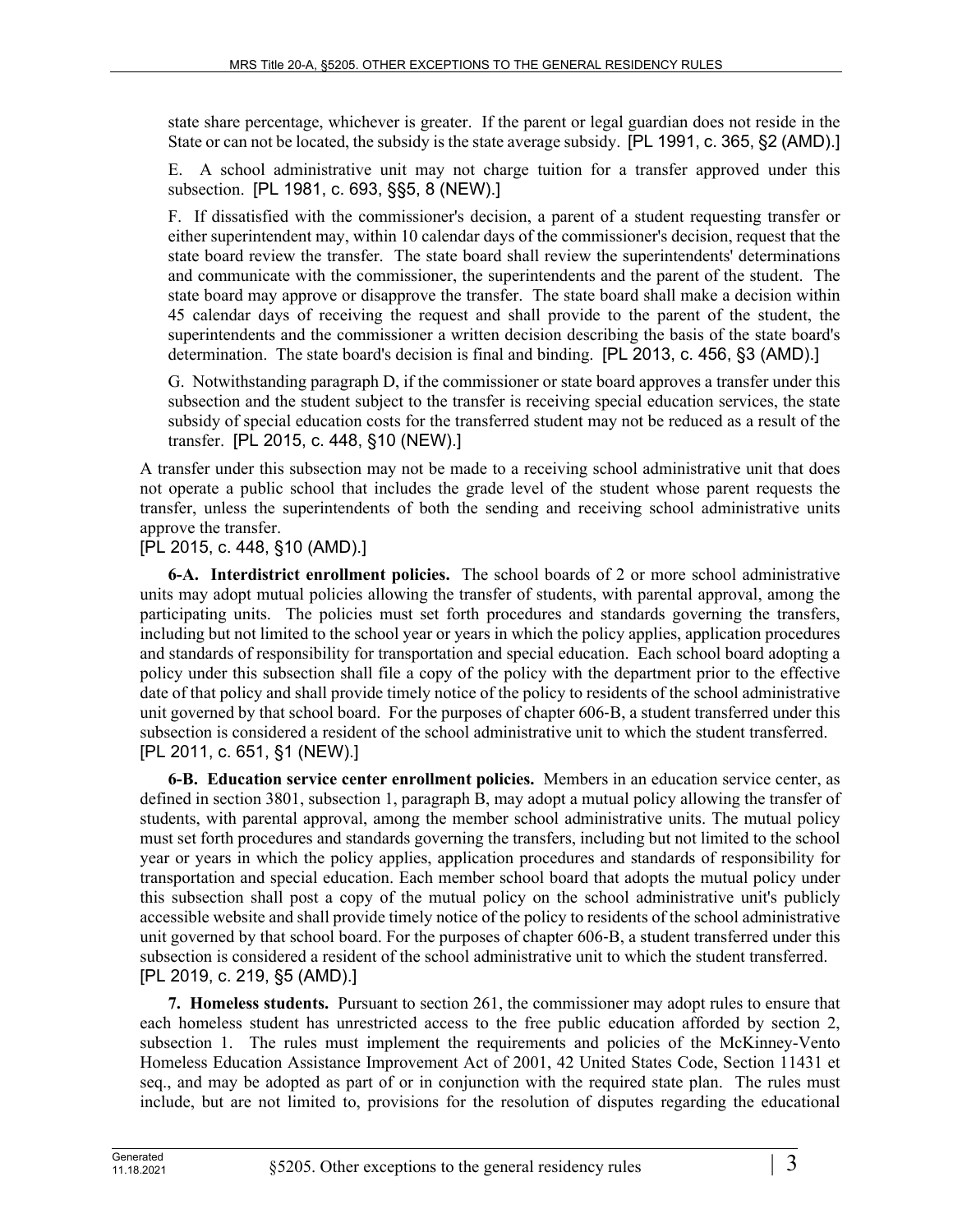placement of homeless students according to the best interest of homeless students, provisions that homeless students receive services comparable to services offered to other students in the schools they attend, provisions to address transportation and health records as a barrier to school admission and other provisions required by United States Code, Title 42, Section 11431.

[PL 2003, c. 477, §4 (AMD).]

**8. Students attending Maine School of Science and Mathematics.** For purposes of subsidy calculation only, students attending the Maine School of Science and Mathematics are not considered residents of the sending school administrative unit.

[PL 1993, c. 706, Pt. A, §3 (NEW).]

**9. Foreign exchange student.** A student who is not a resident of the State is considered a resident of the school administrative unit where the student resides if the superintendent has approved the acceptance of the student as a foreign exchange student and the student is attending the school at public expense. For the purposes of this subsection, "foreign exchange student" means a student who has been approved for a J-1 visa to participate in the Exchange Visitor Program for secondary school students pursuant to the provisions of the federal Mutual Educational and Cultural Exchange Program under 22 United States Code, Chapter 33 and 22 Code of Federal Regulations, Section 62.25. [PL 2011, c. 678, Pt. E, §1 (NEW).]

**10. Student who is not a resident.** Except for a student accepted as a foreign exchange student pursuant to subsection 9, a student who is not a resident of the State and who while not attending school resides and whose parents reside outside the State is not counted for purposes of essential programs and services under chapter 606‑B.

[PL 2011, c. 678, Pt. E, §1 (NEW).]

**11. Students attending the Maine School for Marine Science, Technology, Transportation and Engineering.** For purposes of subsidy calculation only, students attending the Maine School for Marine Science, Technology, Transportation and Engineering are not considered residents of the sending school administrative unit.

## [PL 2015, c. 363, §3 (NEW).]

**12. Military-connected student.** Notwithstanding any provision to the contrary in chapter 901, a military-connected student whose parent is transferred or is pending transfer to the State while on active military duty pursuant to an official military order is considered a resident of the school administrative unit in which the address identified by the parent pursuant to paragraph  $C$  is located. For the purposes of this subsection, "military-connected student" has the same meaning as in section 6991.

A. A school administrative unit shall accept applications by electronic means for enrollment under this subsection, including enrollment in a specific school or program within the school administrative unit, and course registration. [PL 2021, c. 248, §2 (NEW).]

B. The parent of a military-connected student shall provide proof of residence in the school administrative unit within 10 days after the arrival date provided on the parent's official military order. [PL 2021, c. 248, §2 (NEW).]

C. A parent may identify any of the following as an address in the State for the purposes of this subsection:

(1) A temporary lodging facility on a military installation as defined in section 20102;

(2) A purchased or leased house or apartment; or

(3) Federal Government or public-private venture military housing. [PL 2021, c. 248, §2 (NEW).]

# [PL 2021, c. 248, §2 (NEW).]

#### SECTION HISTORY